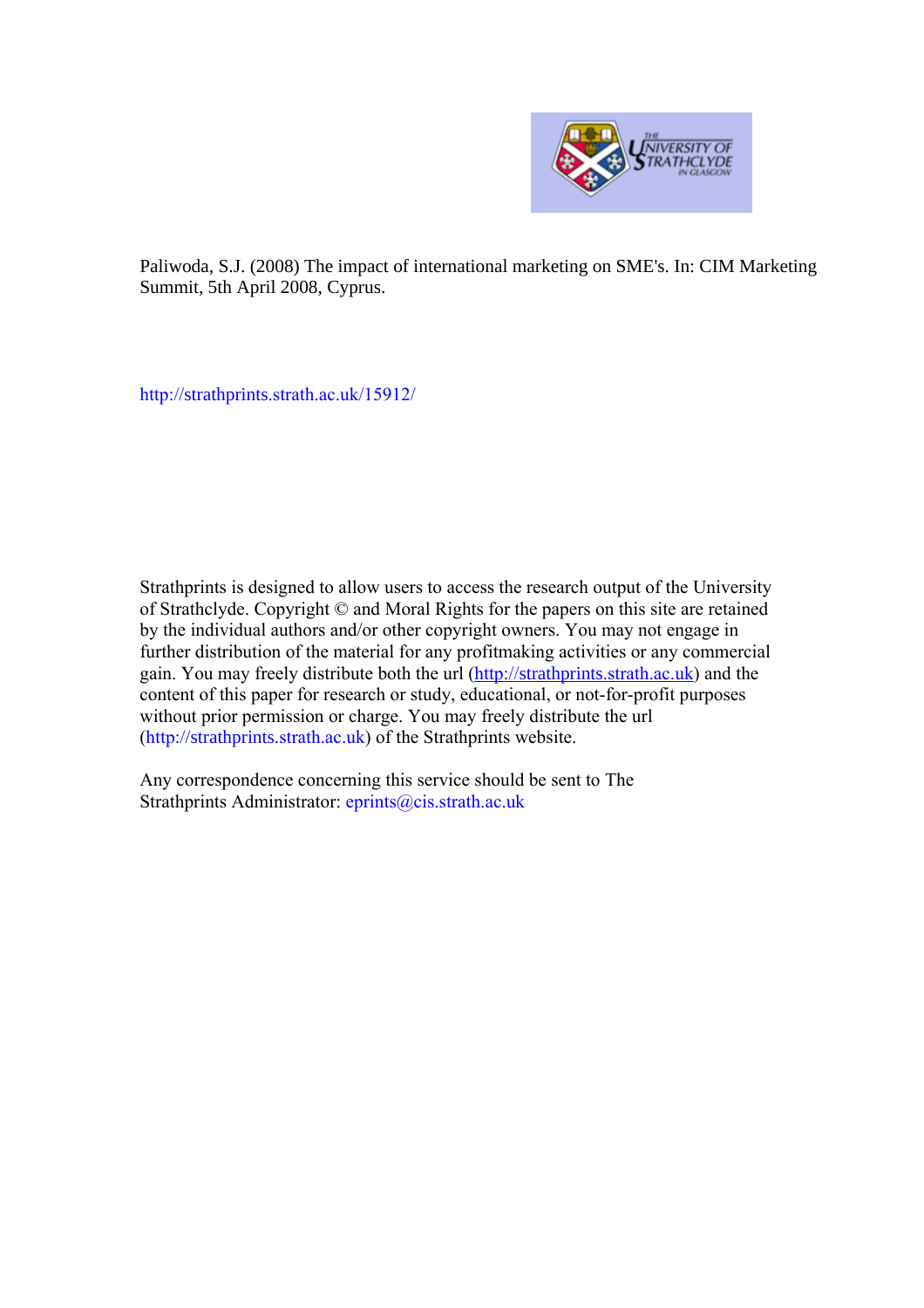# *The Impact of International Marketing on SME's.*

*Stan Paliwoda, University of Strathclyde, Glasgow, Scotland.*

SME's contribute greatly to international trade and wealth creation and I am conscious of the fact that I am on an island where SME's are important to the local economy and that this island has been trading within the Mediterranean region for thousands of years. It has been approximately 22 years since I was last in Cyprus, I know that I have changed and I know that Cyprus has changed. When I was here last, Cyprus was thinking nervously about joining the EU. Cyprus then, apart from other exports, had half of the UK market for sherry and had a large volume of wine exports to countries like Russia. This has all changed. Partly, it is due to EU regulations and the protected designation of origin of products, which came into force in the EU in 1992. Protected designation of origin (PDO), protected geographical indication (PGI) and Traditional Speciality Guaranteed (TSG) are geographical indications (Gis) emphasising particular provenance, for example, pies from Melton Mowbray, sherry from Jerez, cheeses from Roquefort or Camembert from Normandy, [France.](http://en.wikipedia.org/wiki/Geographical_indication) Wines and spirits have also been affected in the same way. Cyprus in fact lost the right to call its Cyprus Sherry 'sherry' and without this very important defining label, the market then simply collapsed. How was the consumer now to request 'sherry' without reference to the name?

Change is often brought about by technology and as we sit here, we are using technology or have technology in our pockets, wallets and bags. Technology changes our way of life in many respects from cooking to communicating to leisure games. In each case, change has been introduced from microwaves to laptops and PDA's to IPods and the Wii. Change is also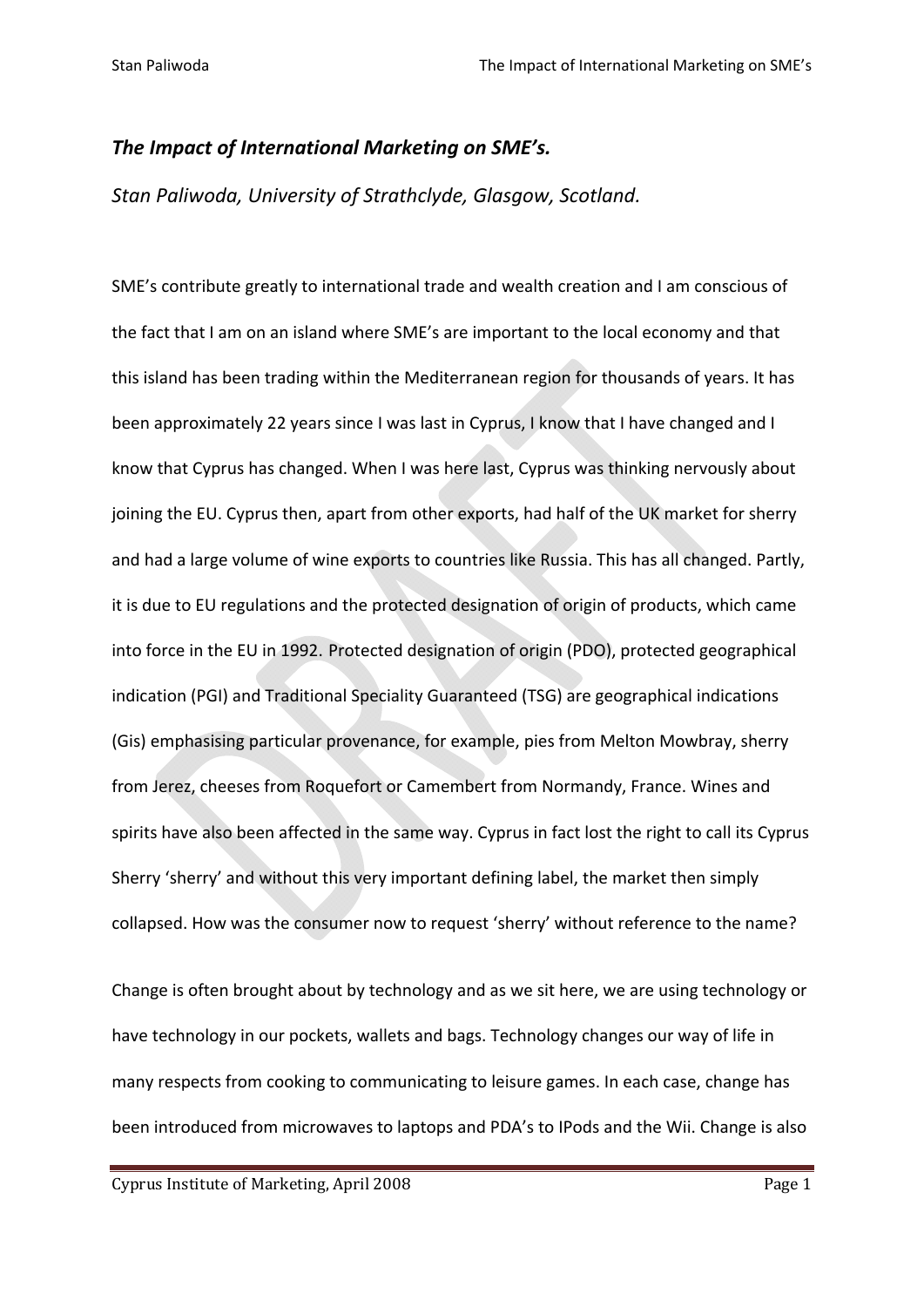partly due to the simple fact that people change and their tastes change and so we need to continually monitor and detect changes in consumer tastes and modify marketing strategies accordingly, for we have to realise that even successful marketing strategies burn out and cease to function effectively. In our own right, we are all individual consumers who are gathered here and yet there are probably few amongst us who have maintained their allegiance to the same brands of ten years ago, fewer even to twenty years ago.

In fact, working within this title that I was given – "The Impact of International marketing on SME's" - my very first thought was that instead of discussing the impact of international marketing on SME's, we should really reverse the title to look at SME's and their effect on international marketing! Majocchi and Zuchella (2003) state that in an increasingly integrated market, all enterprises are in effect international; whether or not firms' activities extend beyond national borders. Why? because the environment that tempers strategy, business models and performance is an international one. They in fact collected data from 220 Italian SME's and investigated the relationship between internationalisation and performance. They suggest that performance is not determined by export intensity but by the ability of firms to gain access to specific markets e.g. North America.

Living in an age where we can communicate effortlessly in real time, we take so much for granted but while the new technologies offer many advantages there are disadvantages as well. Where an SME has a unique product and good technical support, the Internet would then create possibilities for independence. Internet marketing has created a pathway for SME's into the global marketplace, for, on the Internet, no one can see your size. A proxy then for the customer is to turn to vendor ratings which are becoming increasingly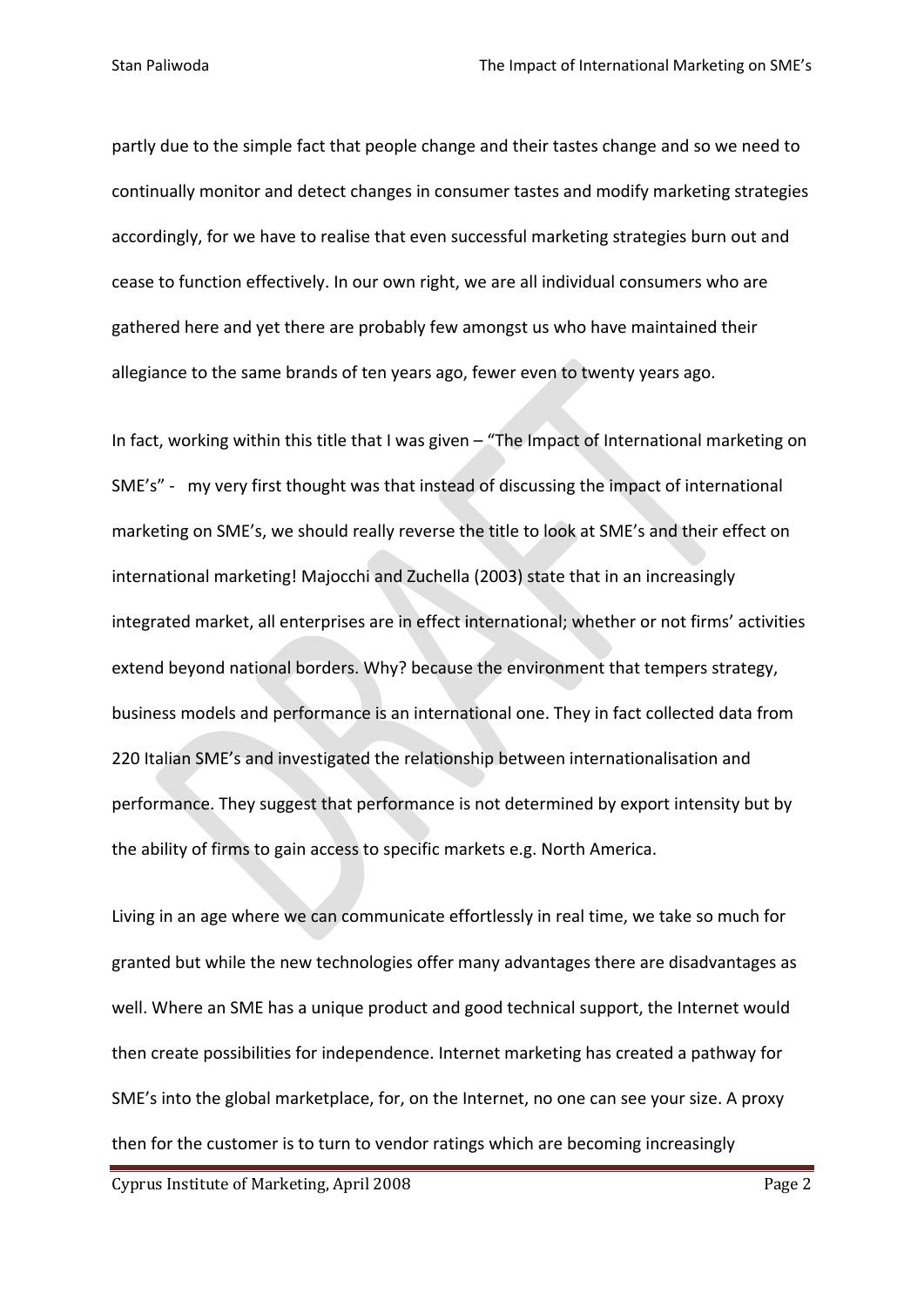important and the number and quality of such ratings is displacing the more traditional criteria of company size and date of establishment.

Take the long established SME in Birmingham that makes traditional brass bathroom fittings, they found within two days of exhibiting their range on their new website that their designs were being copied in the Far East. How? Through monitoring the Web! The Global Village has arrived and everything that we do or say, can and is being seen and heard in other countries only seconds away. A demonstration effect can create customers but it can also create competitors. However, no matter how much easier we may think life was in the past, we can never go backwards, the only direction is forward. Locations are still important but competition is becoming increasingly intense and what may be seen as a natural competitive advantage appears often to have less impact than previously. Ricart et al (2004) in discussing research streams in the literature note how the strategies of the firms involved in international business receive scant attention relative to the organisation and management of multinational firms. Ricart et al then proceed to advance a view of the world as an ecology of locations and of firms. Just as firms may be categorised in several ways in terms of size, management, etc so the places in which firms operate may be equally diverse. As Ghemawat (2001) has pointed out, there are Cultural, Administrative, Geographic and Economic differences adding in total to a CAGE framework. Ricart et al advocate the collocation of the two ecologies of places and of firms, questioning whether firms should be focussing on servicing only the top of the pyramid of developed nations when servicing the bottom of the pyramid would open up markets in many underdeveloped markets. Enright (2002) suggested that sources of advantage at the firm level are found in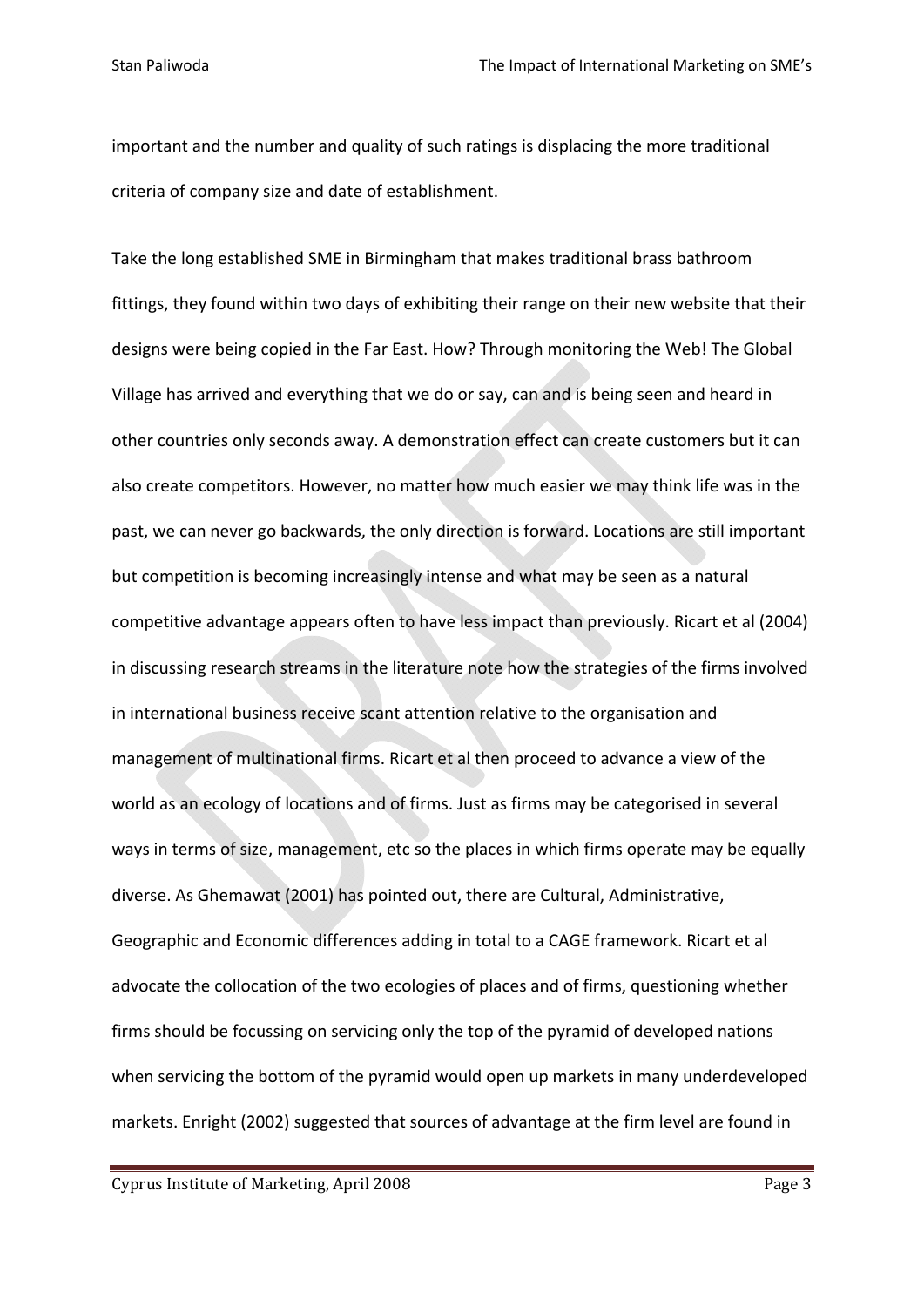activities, resources and knowledge and their interactions, in what has come to be called the ARK view of strategy. This brings together different kinds of firms with different types of places.

Again from a societal viewpoint, SME's are subjected to international pressures with foreign firms often changing the nature of competition with design, dependable quality, increased service levels, credit provision and reliable delivery. Yet again, what consumers drink, eat, watch, read, listen to and play with, is often driven by a demonstration effect arising primarily from the USA with its massive innovation and media resources. SME's, on the other hand, typically have few resources to devote to marketing, so they often need to look to establishing relationships with others. They need information and support and so a symbiotic relationship with an important industry player may present many opportunities but typically it is limited also to a supply role in which their contribution is seldom acknowledged. Outsourcing is a feature of the trade with India and China but as demand increases so costs increase and so this phenomenon of outsourcing is forever spreading outwards and the relentless marketisation of economies continues now into the relatively virgin territory of countries such as Laos, Cambodia, Vietnam and Thailand.

It is interesting that Cyprus should now share a common definition of a SME with 26 other countries. The EU standard definition now across all members is that an enterprise is considered to be an SME if it employs fewer than 250 persons and has an annual turnover not exceeding €50 million and/or an annual balance sheet total not exceeding €43 million. SME's are the same therefore across the EU but may be perceived as large or small within their respective home domains. This definition would allow for many different types of firm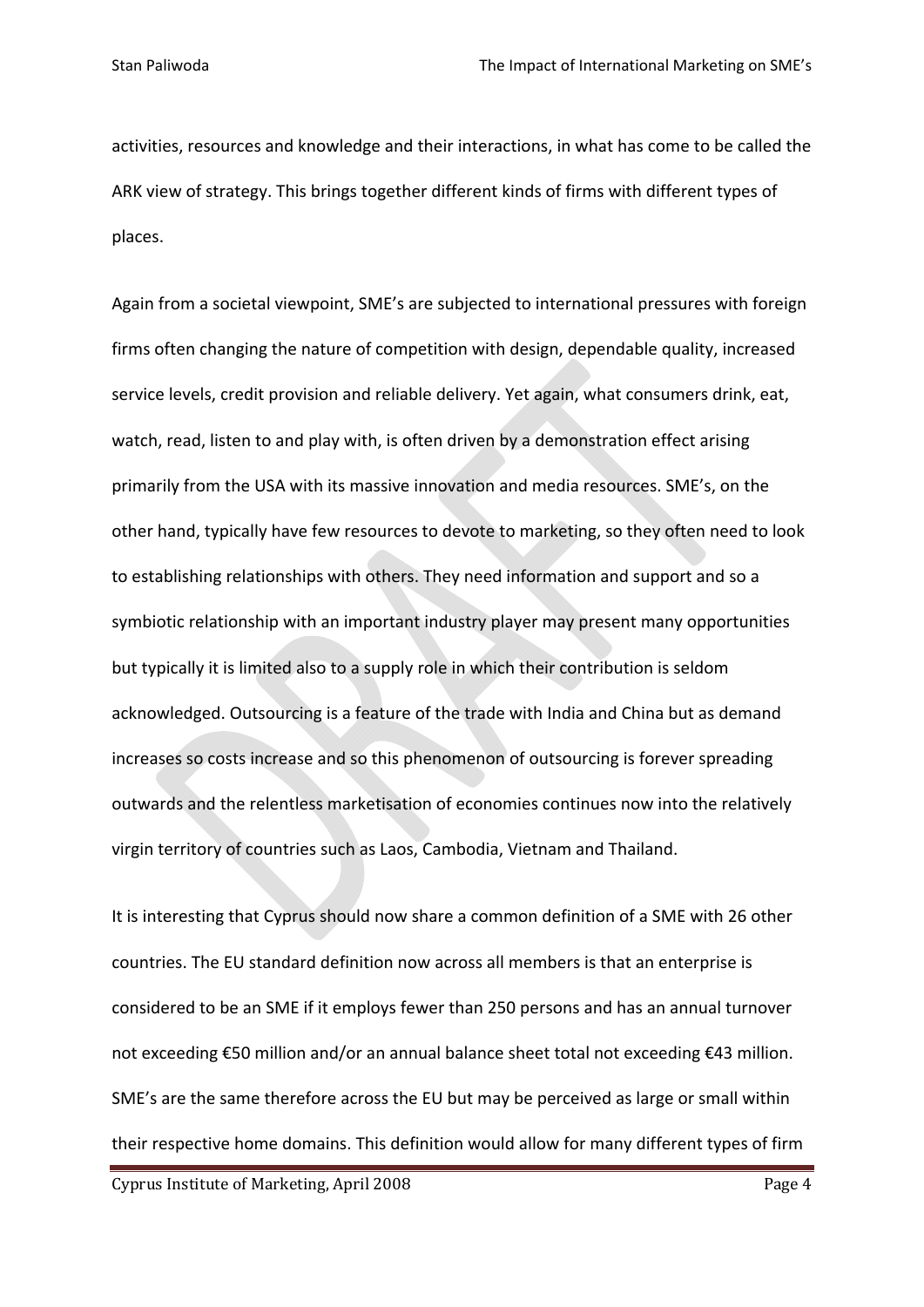and different types of ownership under the scope of being an SME. It does allow for research now to be harmonised across twenty seven nations. Furthermore, the very nature of EU market integration will influence the firm's internationalisation. However, the study undertaken by Keng and Jiuan (2001) on the differences between small and medium sized exporting and non‐exporting firms in Singapore, a country highly dependent on external trade, discovered that more than three quarters of the non exporters were locally owned. The education level of the chief executive officer proved to be a factor among exporters and the higher the level of education, the higher the degree of export involvement. Nonetheless, the ability of SME's to compete is curtailed by their lack of resources. Competition today extends beyond any nation state; it is international and certainly regional if not global. Companies everywhere and of all sizes are on the lookout for good margins, rapid growth and the ability to lead markets rather than simply play in them. There are of course, moral, ethical and legal constraints but it has never impeded competition and competition is becoming increasingly intense in terms of its makeup and the national origins of players and the rules, if any, which they compete by. Against this, few companies today are able to state clearly their competitive advantage and this is both a management weakness and a strategic failing. However, the strategic management and internationalisation policies of SME's differ substantially from those of much larger firms. (Dana et al, 1999). A strong international commitment combined with an entrepreneurial orientation appears to enable SME's to overcome many hurdles but it depends as much upon the possession of unique assets as well as commitment.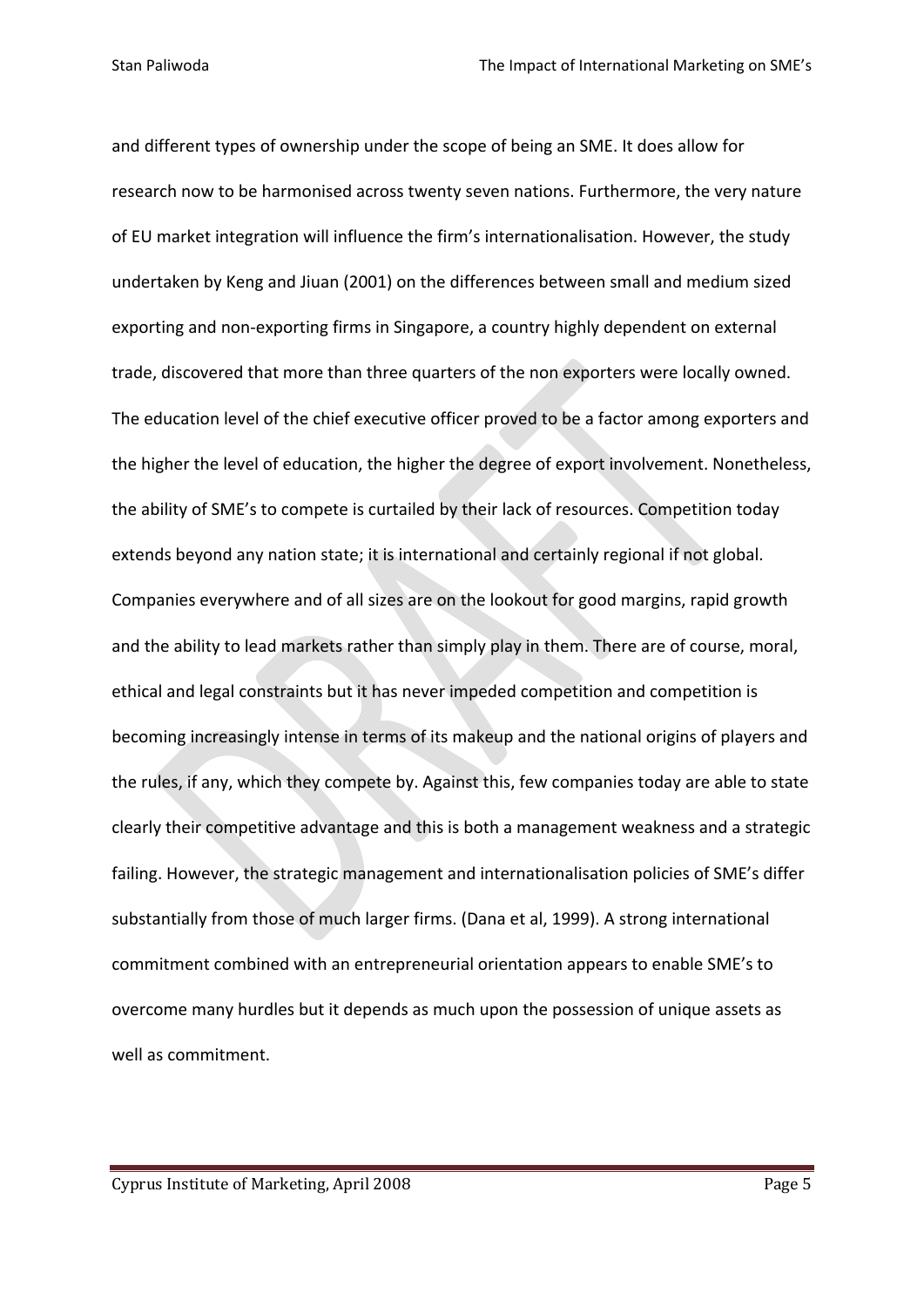There are many inequalities to be found in life. Within the trade justice movement, there is a quotation which is often cited and it comes from Dr Robert Aboagye‐Mensah, General Secretary of the Christian Council of Ghana who said:

International trade between my country and the West is like an antelope and a giraffe competing for food which is at the top of a tree. You can make the ground beneath their feet level but the contest will still not be fair.

### (http://www.christianaid.org.uk)

Many SME's would see the [contest](http://www.christianaid.org.uk/) in similar terms. SME's need to be encouraged for internationalisation can make them more efficient in reallocating their resources and improving their overall competitiveness so there is a public policy dimension here about investing in the conditions necessary to develop the creativity, innovation, high value added and growth that we have come to expect of successful SME's, for with it comes jobs and wealth creation.

Internal growth and profitability are key drivers of the SME and can lead SME's into new markets to pursue either a profitable niche or explore growth through the achievement of economies of scale. There are advantages that may be seen in terms of volume of production but a new and foreign market is a good way for a SME to spread risk, for it will then no longer be subject to the vagaries of the home market but have a second market, thereby spreading the risk of market collapse. However, as the old saying goes, 'you can lead a horse to water but you cannot make it drink' and so it is with SME's and their owner‐ managers. Internationalisation will not appeal to everyone and to be successful, top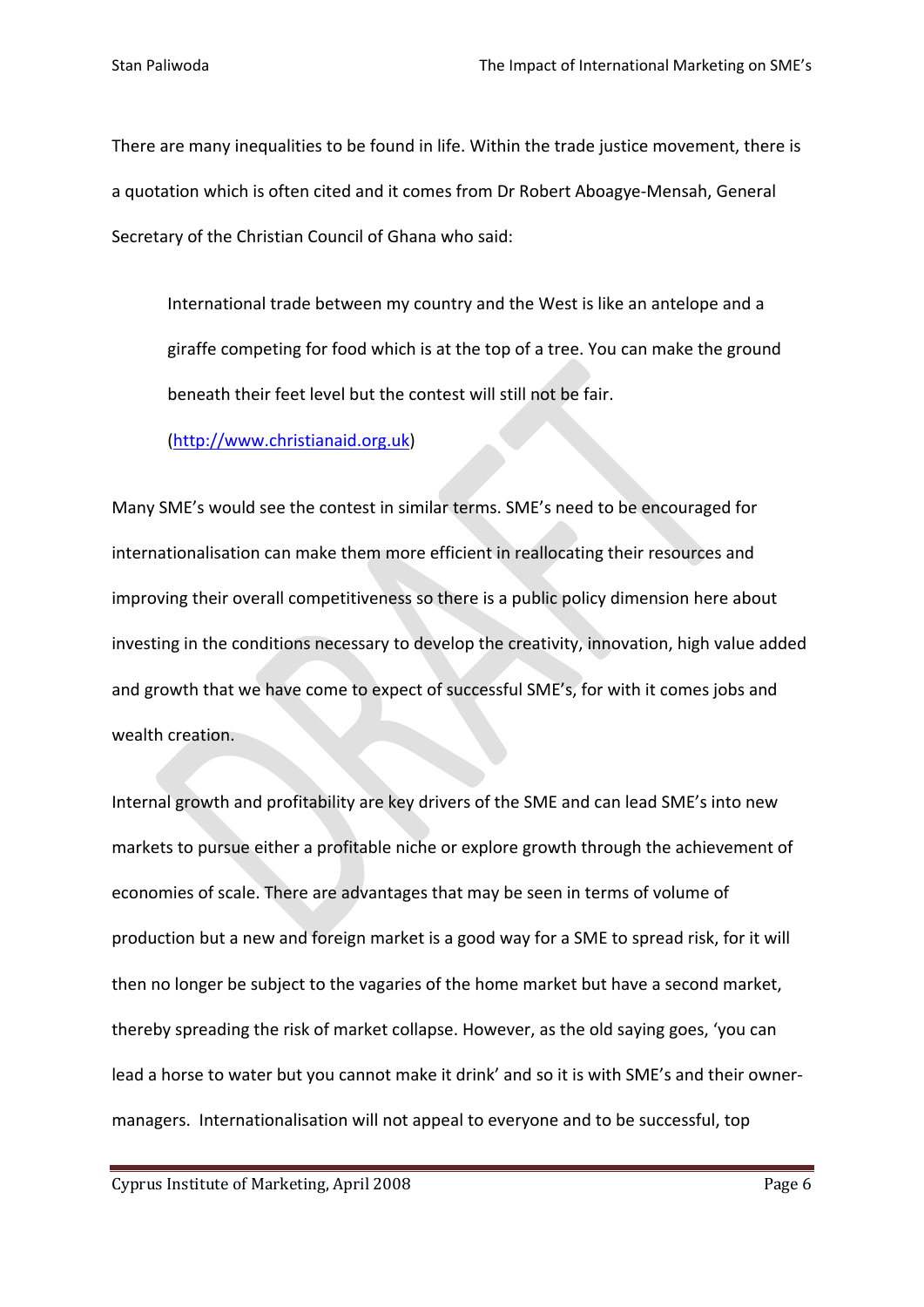management support and direction is required so if there is not a clear will to succeed in foreign markets, it may be fruitless to even try it. Government may seek to persuade, cajole and incentivise but it cannot compel companies to internationalise.

There are many different types of firm, many different types of owner‐manager, differences in resource base, experience and marketability of the core competitive advantage and these give rise to different modes of market entry which fall into three main groups: export, contract and investment modes (Root, 1994). Industries may already be internationally concentrated in a few geographical pockets but will already be known to each other. When new markets open up as happened with Central Europe and the enlargement of the EU, strategic alliances started to be formed between key players across the different countries. However, with the passage of time, it then becomes difficult to find a partner who is not already under contract with another and so the choices of possible partners deteriorate in quality. The issue of selection may then be forced and require to be made from among those that may be classed as belonging to a less suitable secondary or lower tier of industry.

### **What we know:**

The internationalisation process for small firms is neither linear nor unidirectional (Turnbull, 1987). Internationalisation has been investigated on two fronts: firstly, the factors causing internationalisation and secondly, the internationalisation process itself. (Fletcher, 2001).The internationalisation process has been detailed in a longitudinal study of a small sample of pharmaceutical and scientific instrument companies by Buckley and Chapman(1997) while Gemser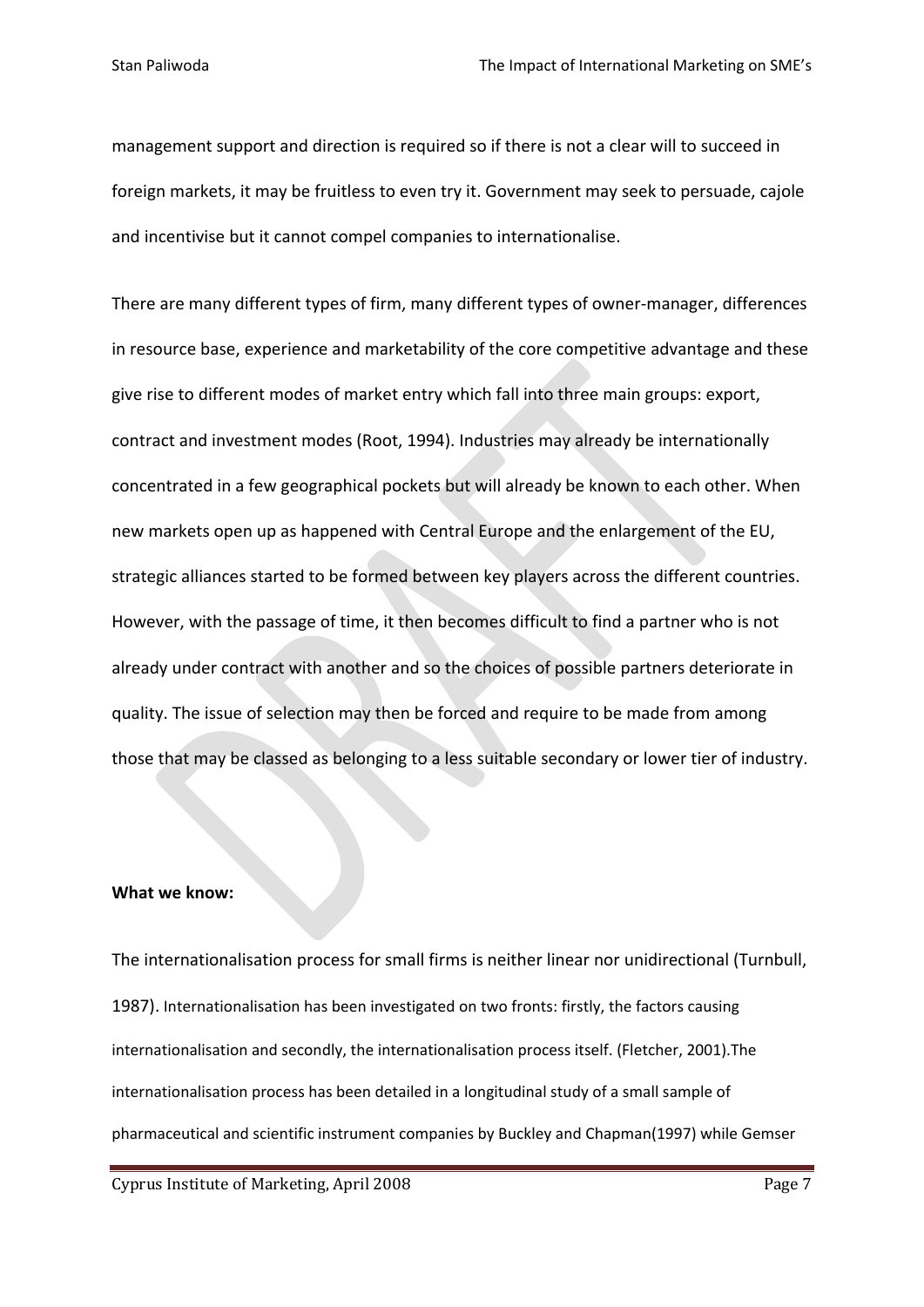et al, (2004) focused especially on small businesses in their study of Dutch Old and New Economy Firms, typifying what are often referred to as 'sunrise' and sunset' industries, contrasting mechanical engineering on the one hand with the computer software industry and exploring the possibilities for companies to go it alone as opposed to adopting forms of collaboration. Yet collaboration requires coordination of inputs and that in itself carries costs. Fink and Kraus (2007) in a study of SME's in Austria, Czech Republic and Slovenia found that trust-based cooperation relationships with foreign partners positively affected success.

Yet there are limits to internationalisation theories in their ability to explain the currently observed behaviour of firms involved in international business in terms of how they expand in export markets or capital investments or decision making that involves entry mode choice (Axinn and Matthyssens, 2002). Again, the importance and support of the owner-manager for internationalisation is paramount.

There is a growing importance also in many industries of the use of multiple channels. The Rod McNaughton (2002) study in *International Marketing Review* seeks to identify some of the circumstances in which multiple export channels might be successfully used by smaller firms to enhance their sales performance in a foreign market(s). A transaction cost analysis model of the circumstances in which even small knowledge intensive firms, e.g. software development, can use multiple channels is offered.

Using a case study approach, Bill Merrilees and James Tiessen sought to develop a small to medium size enterprise (SME) marketing model of the internationalization process of Canadian firms. In actuality, two distinct SME international marketing models resulted from their 12‐firm study. These two models were labelled by the authors as sales-driven international marketing and relationshipdriven international marketing. In their study, a single country of export and import was chosen. Canada, of course, served as the export country and Japan was selected as the import country as it is

Cyprus Institute of Marketing, April 2008 **Page 8** Page 8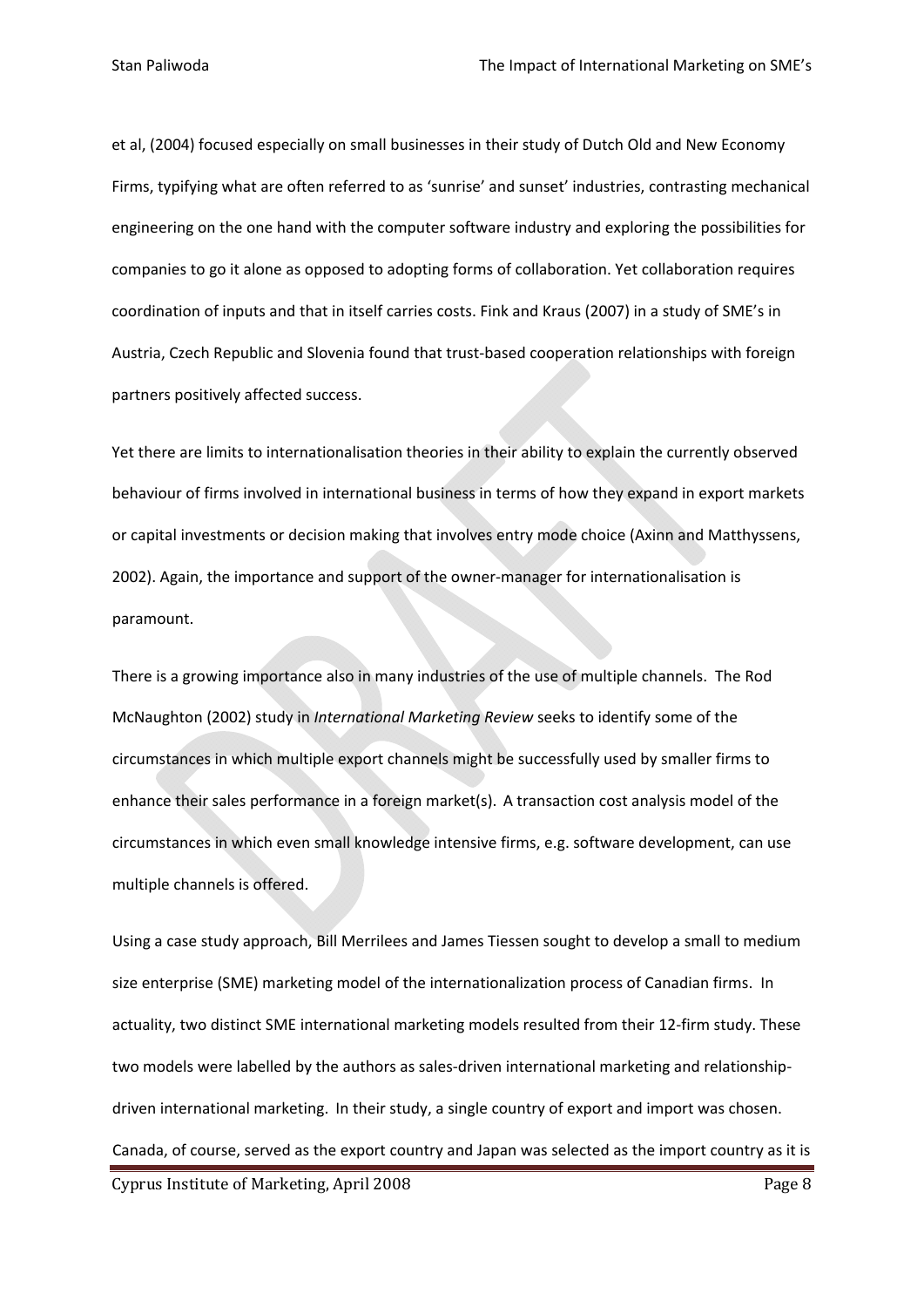the second largest importer of Canadian goods. Besides their contribution via the development of the model designed for small‐ to medium sized exporters, the authors achieved their objective of using longitudinal case studies of the 12 firms to develop appropriate "… theories of SME international marketing". However, they recognized that they could not "…extrapolate the validity of the theories beyond the 12 case studies". This may be viewed as a more responsible statement than is made by many.

#### **Public Policy Dimension**

Export development always arises within this context. The findings of a study in Cyprus by Kaleka and Katsikeas (1995) of regular and sporadic exporters, suggest that the two most important export problems experienced by SME's were associated with the intensity of competition in export markets and the lack of effective national export policies. Sylvie Chetty and Desiree Blankenburg Holm (2000) used a longitudinal case study of four New Zealand firms conducted in 1992 and 1995 to determine the firms' response to the N.Z. government efforts to expand exporting through collaborations. (A basic assumption in this paper was that business takes place in a network setting.) One advantage of using small‐to medium‐sized firms in their research, which was noted by the authors, was the greater access to decision‐makers it provided. The authors enhance the value of their study to the international reader by their thorough description of their methodology and their data collection approach. The four firms used in the study fall into four categories, i.e. Early Starter, Late Starter, Lonely International, and International based on their export debut and mode of entry and were given assistance by Trade New Zealand, N.Z.'s export promotion organization. As described in the paper, the authors' findings come back to the Stages Model and suggested certain weaknesses in the Johanson and Mattsson (1988) model. An important implication from this rigorous study is that it demonstrates how firms can obtain knowledge, learn from experiences and pool resources in their business networks. However, it must be remembered that this may be

Cyprus Institute of Marketing, April 2008 **Page 9** Page 9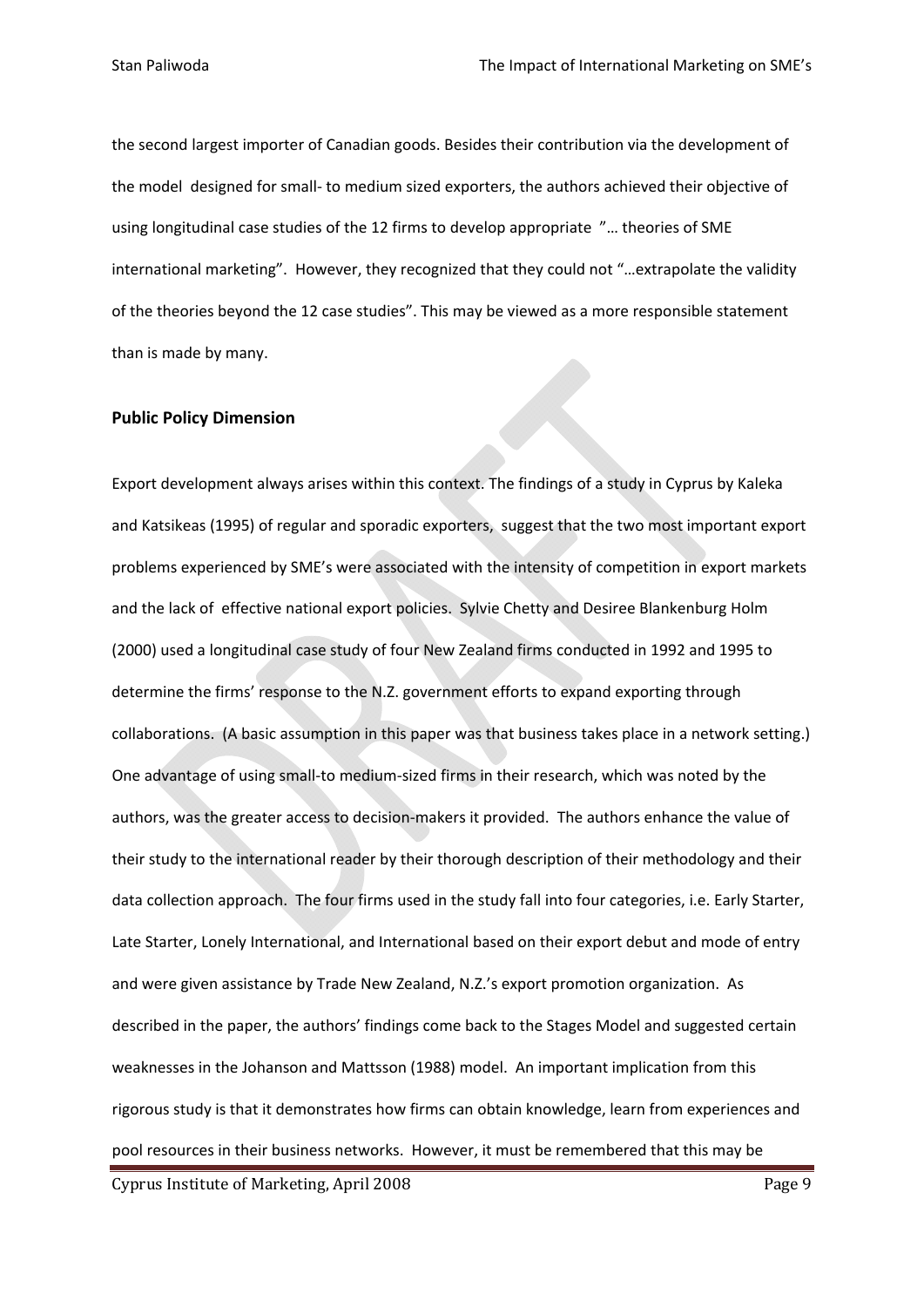achieved more easily in New Zealand. An important attribute of this research is the rigour employed by the researchers. Finally, as noted in the article's abstract, the paper "…identifies the theoretical gap in the literature, which is the focus on organically developed networks rather than formal structured ones". As the authors note, "Networks can help firms expose themselves to new opportunities, obtain knowledge, learn from experiences and benefit from the synergistic effect of pooled resources."

Nicole Coviello and Hugh Munro pointed out that smaller firms in the software industry are strongly influenced by their network relationships in their internationalization process. In particular, the purpose of their research was to "…extend our understanding of the impact of network relationships on the internationalization patterns and processes of small firms". The researchers used multi‐site case study methodology. The population from which the case sites were selected consisted of New Zealand‐base software developers. The authors noted that "Within the context of knowledge‐based, non‐manufacturing software developers, the findings suggest that our understanding of the internationalization process for…small software firms can be enhanced by integrating the model of incremental internationalization with the network perspective". While this is again research conducted in New Zealand, it offers an environment in which it is much easier to identify the interactions between the various firms. Bell, et al. offer a very extensive bibliography that covers articles relating to "traditional", "born global" and "born again global" approaches to internationalization dependent upon the degree to which they were proactive or reactive. 'Born global' firms were typically knowledge based or knowledge intensive and proactively sought specialised niche markets whereas the 'born again' global firms were essentially responding to an incident deemed to be critical in so far as their own company was concerned, which would drive them to then consider new networks or resources. Especially valuable insights are provided by Bell et al in two later sections: the first section entitled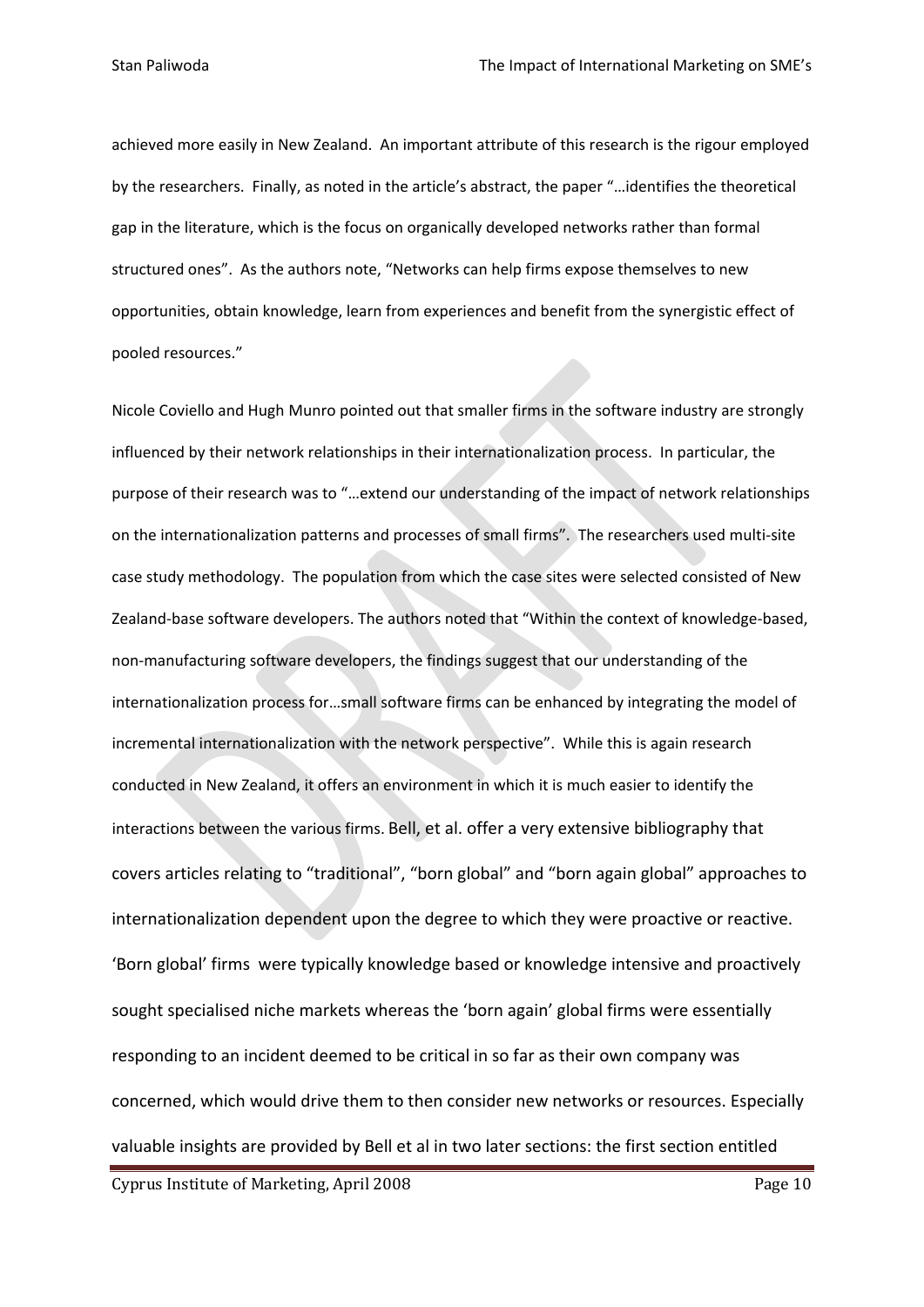"Managerial, public policy and research implications" and the second "Implications for public support of firm internationalization".

**Reinvention**. We all need to reinvent ourselves to stay in business. We all need to learn new techniques, adopt new strategies without which there is no future. Stalk and Lachenauer (2004) in a Harvard Business Review article presented a manifesto and the strategies that were derived from it. You need to understand both your competitor and your customer. The following matrix describes 'killer strategies' and so may not be readily endorsed by everyone. As an ethical manager, you may not wish to even consider the following strategies but you may well have a competitor who will!

## **Five Killer Strategies for trouncing the Competition**

| The Manifesto                               | The Resultant Strategies                     |
|---------------------------------------------|----------------------------------------------|
| Relearn the fundamental behaviours of       | Deploy these in bursts of ruthless intensity |
| winning                                     |                                              |
| Focus relentlessly on competitive advantage | Devastate rivals' profit sanctuaries         |
| Strive for 'extreme' competitive advantage  | Plagiarize with pride                        |
| Avoid attacking directly                    | Deceive the competition                      |
| Exploit people's will to win                | Unleash massive and overwhelming force       |
| Know the caution zone                       | Raise competitors' costs                     |

**Redefining and re‐orienting the business and the industry**. Supply is overtaking demand in

more and more industries. Kim and Mauborgne (2004) again in a Harvard Business Review

article, advocate steering away from the overcrowded industries if the aim is to sustain high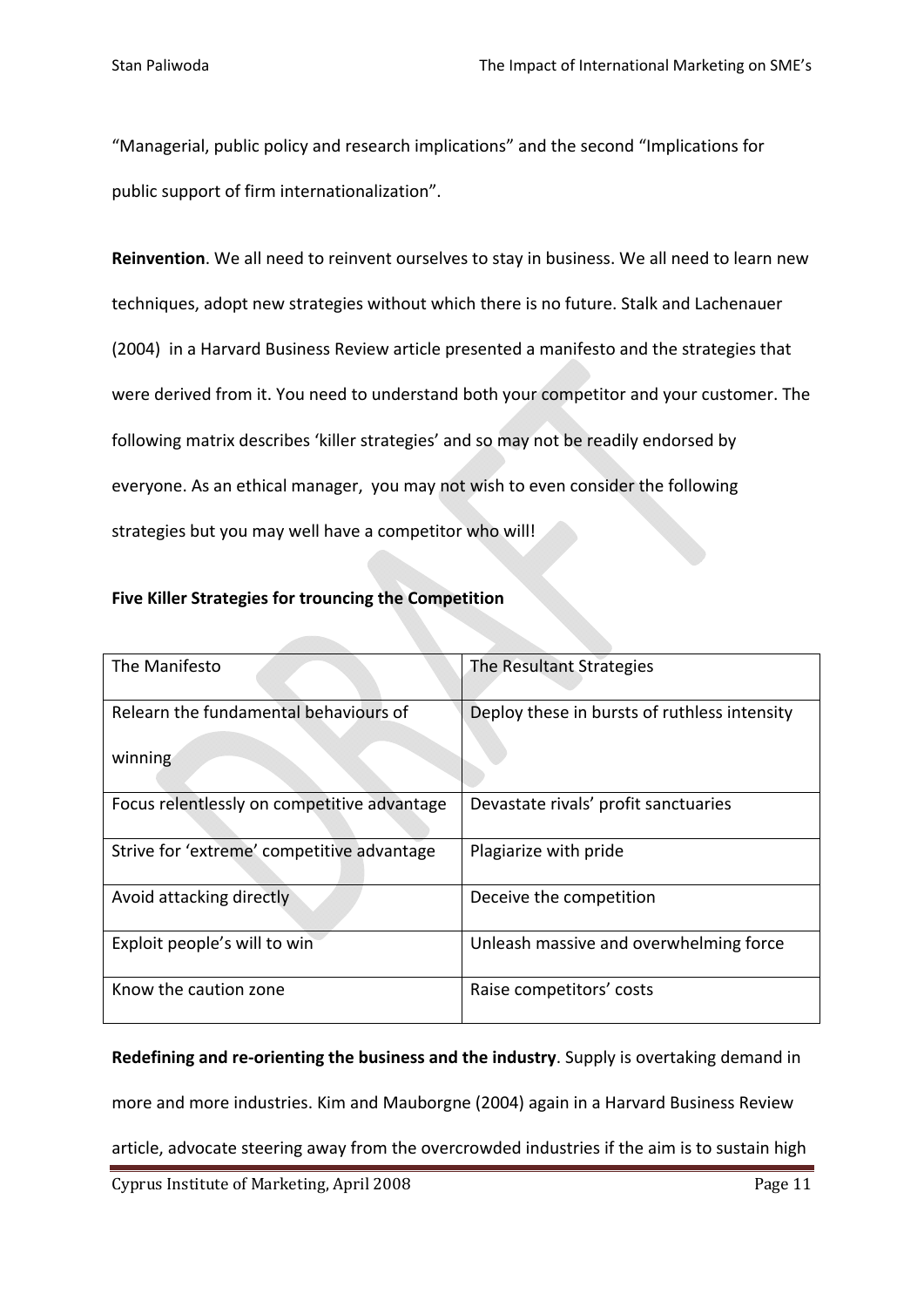performance. They take the example of Cirque du Soleil which successfully increased its revenues by a factor of 22 over a ten year period. They made their competition irrelevant by redefining the business that they were in and were soon even able to charge a premium. Redefining the business and altering the boundaries, is one way to succeed. Another is to enter a new industry as *eBay* did in creating new electronic virtual auctions. The point here is that you are seeking to develop markets where little or no competition exists. This is what Kim and Mauborgne refer to as the 'blue oceans' which they maintain are right beside you in every industry. Specialised knowledge acquisition and service excellence may be two ways in which to move away from the red ocean to the blue ocean. The blue oceans are mainly industries not in existence today whereas the red oceans are where everyone else is, where the water is bloody and where, consequently, it is becoming increasingly difficult to outperform rivals and the prospects for growth and profitability are constantly diminishing. The search now for the open blue oceans has made this article by Kim and Mauborgne one of the most highly sought after HBR reprints and opens up for investigation how firms research and review markets as well as their own potential and performance.

In conclusion, it is perhaps appropriate then to recall the main conclusion in a study in Norway in 1999 of the relationship between firm size, competitive advantages and export performance, which found that small exporting firms are just as successful in international markets as larger exporting firms, mainly due to a situation where only the most competitive small firms are exporting. The major competitive advantage is their products and technology. This effect is especially strong for the very smallest of the firms (less than 10 employees). It would appear that the case for international marketing making companies more competitive is well established.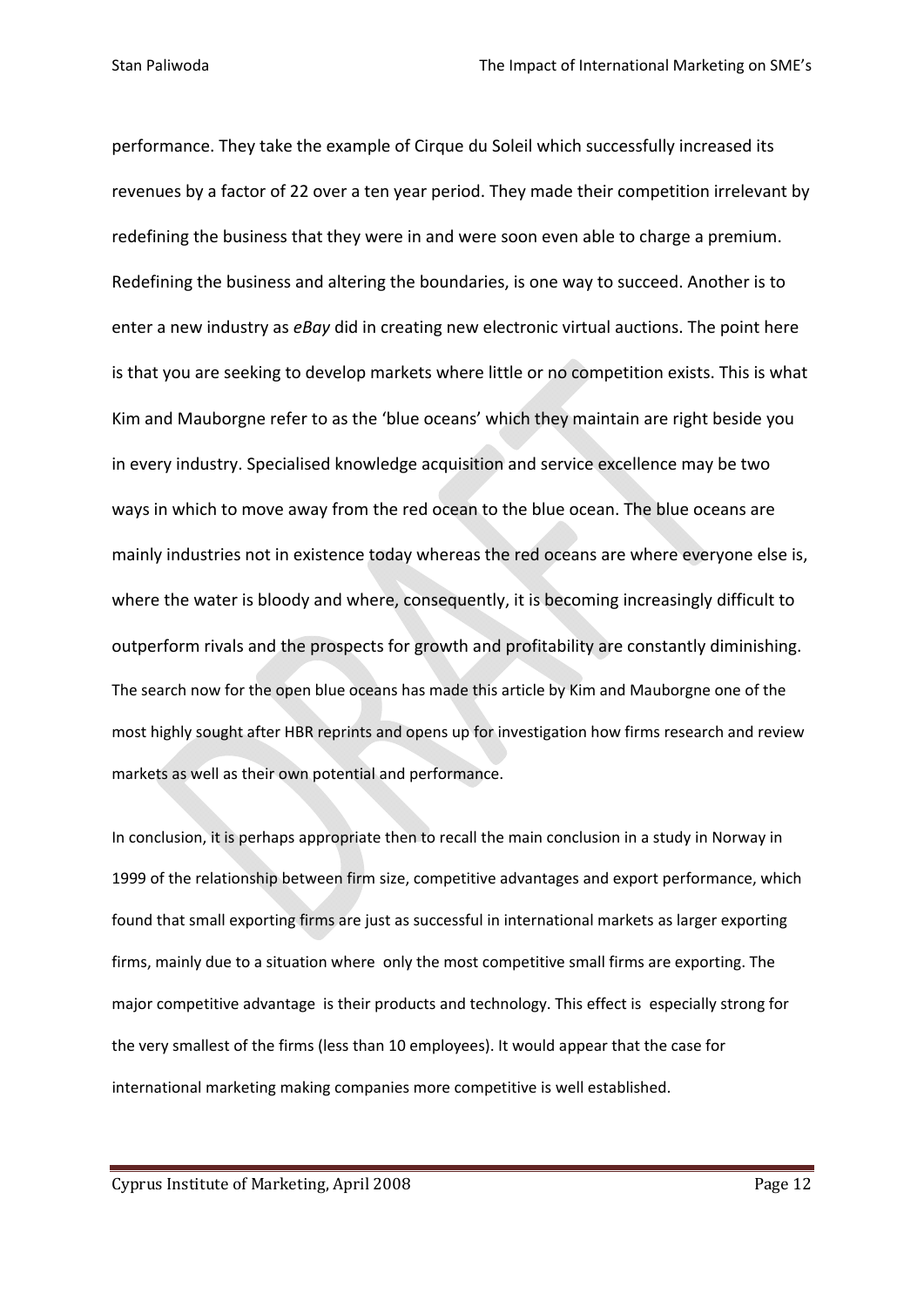### **Post‐ Script:**

After completing this paper, I came across a highly relevant article in the new March issue of the Harvard Business Review (March 2008) by Battacharya and Michael entitled: "How Local companies keep Multinationals at Bay" pp84‐95. Over a three year period, the authors studied 10 rapidly developing countries: Brazil, China, India, Indonesia, Malaysia, Mexico, Poland, Russia, Slovakia, and Thailand. In these countries – remember that if you take the first four countries in this alone, you have included more than half the world's population - domestic companies are holding out against foreign competition from the multinational corporations using the latest technologies. The resilience of the SME confronted with intense competition emphasises that is definitely has a future and should not be readily dismissed.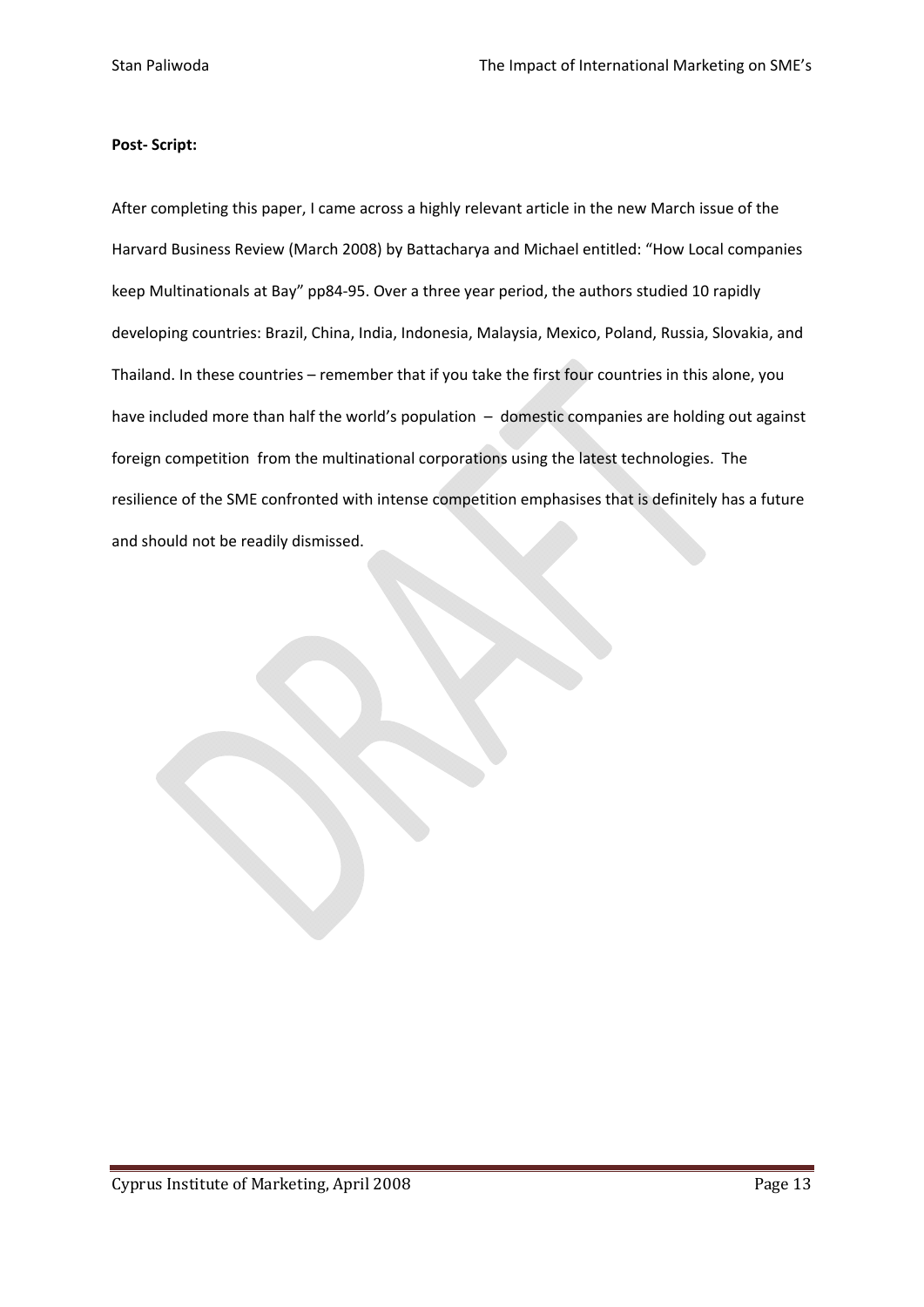## References

Aaby, N.E., Slater, S.F. 1989, 'Management influences on export performance: a review of the empirical literature 1978‐88', *International Marketing Review*, Vol. 6 No.4, pp.7‐26

Ah Keng, K. and Soo Jiuan, T., 2001, 'Differences between Small and Medium Sized Exporting and Non‐exporting Firms: Nature to Nurture, *International Marketing Review*, 6.4, pp27‐40

Altintaş, M.H., Tokol, T. and Harcar, T., 2007, 'The effects of export barriers on perceived export performance', *EuroMed Journal of Business*, Vol. 2, No. 1, pp36‐56

Axinn, C.N. and Matthyssens, P., 2001, 'Limits of internationalization theories in an unlimited world' *International Marketing Review*, vol. 19, No. 5, pp436‐449

Bell, J., McNaughton, R., Young, S. and Crick, D. 2003, 'Towards an Integrative Model of Small Firm Internationalisation', *Journal of International Entrepreneurship*, 1, 4: pp339‐362

Barker, A.T., Kaynak, E., 1992, 'An empirical investigation of the difference between initiating and continuing exporters', *European Journal of Marketing*, Vol. 26 No.3, pp.27‐36.

Buckley, P.J. and Chapman, M., 1997, 'A Longitudinal Study of the Internationalisation Process in a Small Sample of Pharmaceutical and Scientific Instrument Companies', *Journal of Marketing Management*, 13, pp43‐55

Chetty, Sylvie and Holm, Desiree Blankenburg (2000) "*Internationalisation of small to medium-sized manufacturing firms: a network approach*" International Business Review, No 9 pp 77-93.

Christophe, S.E. and Lee, H., 2005, 'What matters about internationalization: a market‐based assessment', *Journal of Business Research*, 58, pp636‐643

Dana, L.P., Etemad, H., and Wright, R.W., (1999), 'The impact of Globalization on SME's', Global Forces, 11 (4) pp93‐105.

Enright M. J., 2002, 'Geographies and international Business: a three dimensional approach', paper delivered to the Academy of international Business conference, San Juan.

Eshghi, A., 1992, 'Attitude‐behaviour Inconsistency in Exporting', *International Marketing Review*, Vol. 9, No. 3, pp40‐61

Fernández, Z. and Nieto, M.J., 2005, 'Internationalization Strategy of Small and Medium‐sized Family Businesses: Some Influential Factors', *Family Business Review*, Vol. 18, Issue 1, pp77‐84

Fink, M. and Kraus, S., 2007, 'Mutual trust as a key to internationalization of SMEs', *Management Research News*,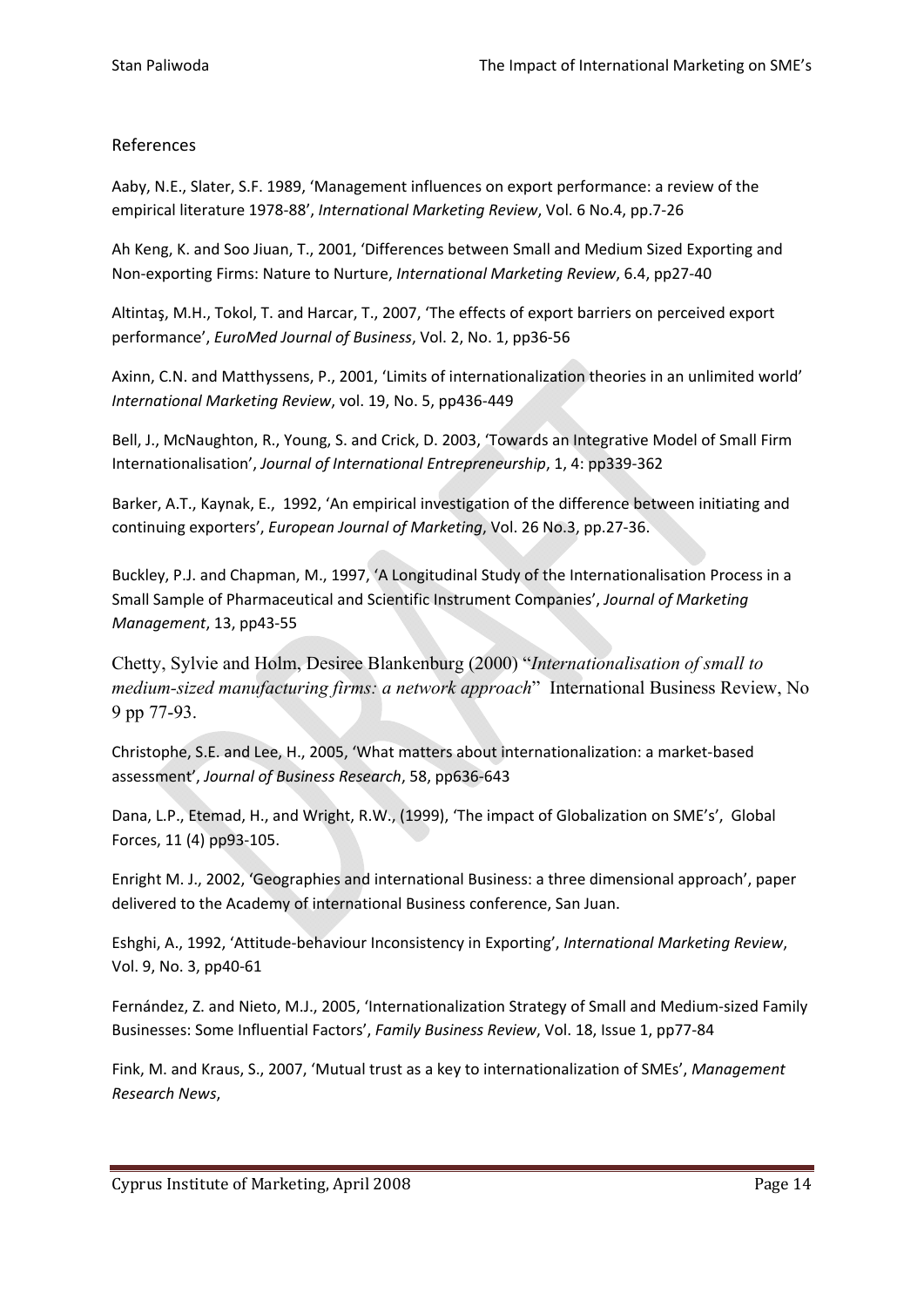Fletcher, R., 2001. 'A holistic approach to internationalisation' *International Business Review*, 10, pp25‐49

Freeman, S., Edwards, R. and Schroder, B., 2006, 'How Smaller Born‐Global firms Use Networks and Alliances to Overcome Constraints to Rapid Internationalization, *Journal of International Marketing*, Vol. 14, No. 3, pp33‐63

Gemser, G., Brand, M.J. and Sorge, A., 2002, 'Exploring the internationalisation Process of Small businesses: A Study of Dutch Old and New Economy Firms', *Management International Review,* Second Quarter, Vol. 44, pp127‐150

Gençtürk, E.F. and Kotabe, M., 2001, 'The Effect of Export Assistance Program Usage on Export Performance: A Contingency Explanation', *Journal of International Marketing*, vol. 9, No. 2, pp51‐72

Ghemawat P., 2001, 'Distance still matters: the hard reality of global expansion', *Harvard Business Review*, vol. 79 no.8 pp137‐147.

Green, R.T. and Allaway, A.W., 1985, 'Identification of Export Opportunities: A Shift-share Approach', *Journal of Marketing*, Vol. 49, pp83‐88

Holmlund, M., Kock, S. and Vanyushyn, V., 2007, 'Small and medium‐sized Enterprises' Internationalization and the influence of Importing on Exporting', *International Small Business Journal*, 25, pp459‐477

Houghton, K.A. and Winklhofer, H., 2004, 'The Effect of Website and E‐Commerce Adoption on the Relationship between SMEs and their Export Intermediaries'*, International Small Business Journal*, 22, pp369‐388

Kaleka, A. and Katsikeas, C.S., 1995, 'Exporting Problems: The Relevance of Export Development', *Journal of Marketing Management*, 11, pp499‐515

Kim, W. Chan, and Mauborgne Renée, 2004, 'Blue Ocean Strategy', *Harvard Business Review*, Vol. 82, No. 10, October, pp76‐85.

Lages, L.F., Lages, C. and Lages, C.R., 2005, 'Bringing Export Performance Metrics into Annual Reports: The APEV Scale and the PERFEX Scorecard', *Journal of International Marketing*, Vol. 13, No. 3, pp79‐104

Lages, L.F. and Lages, C.R., 2004, 'The STEP Scale: A Measure of Short‐Term Export Performance Improvement', *Journal of International Marketing*, Vol. 12, No. 1, pp36‐56

Lages, L.F., 2000, 'A Conceptual Framework of the Determinants of Export Performance: Reorganizing Key Variables and Shifting contingencies in Export Marketing', *Journal of Global Marketing*, Vol. 13, (3), pp29‐51

Leonidou, L.C. and Theodosiou, M., 2004, 'The export marketing information system: an integration of the extant knowledge', *Journal of World Business*, 39, pp12‐36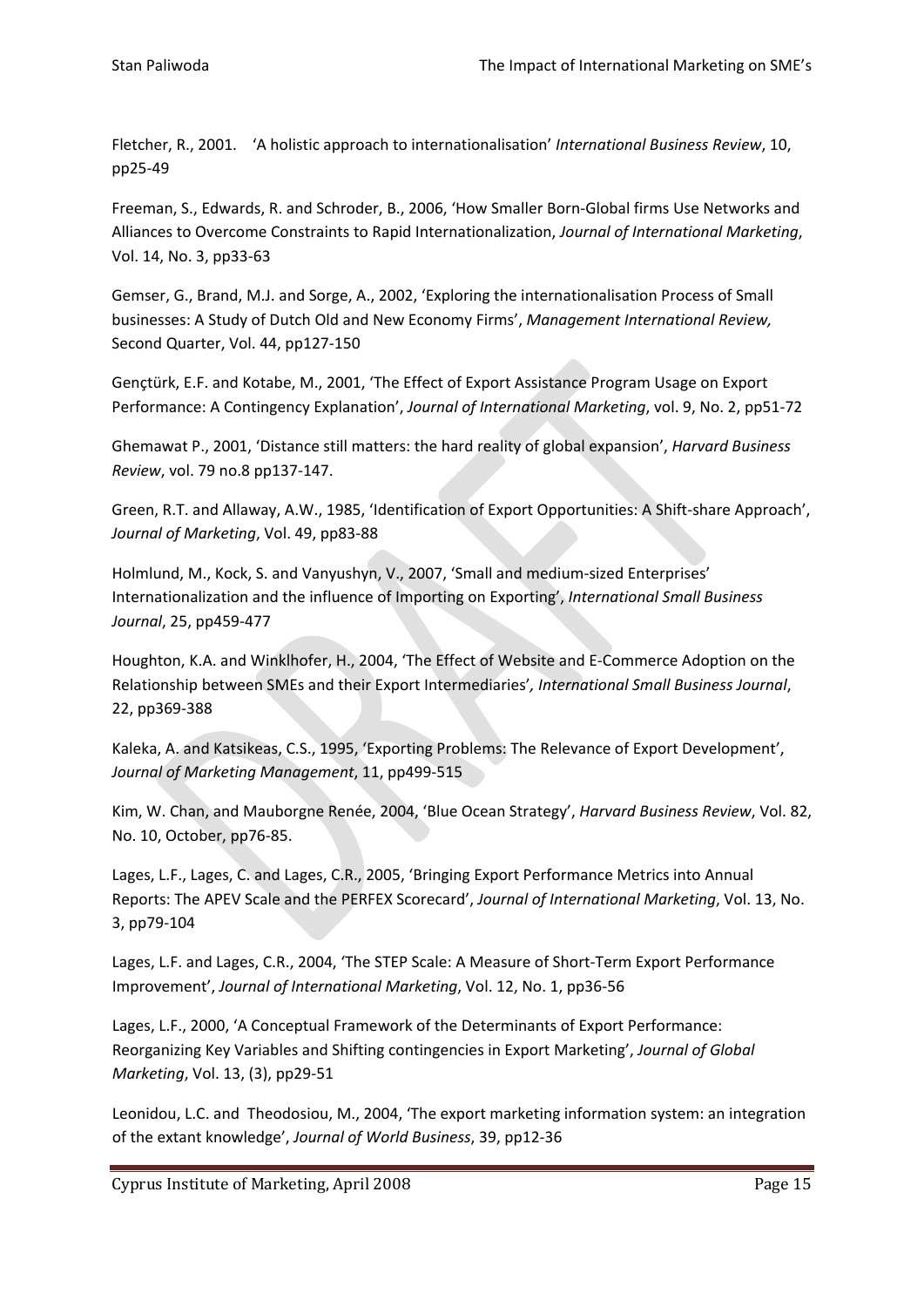Leonidou, L.C., Katsikeas, C.S. and Hadjimarcou, J., 2002, 'Executive Insights: Building Successful Export Business Relationships: A Behavioral Perspective', *Journal of International Marketing*, Vol. 10, No. 3, pp96‐115

Leonidou, L.C., 1995, 'Empirical Research on Export Barriers: Review, Assessment and Synthesis, *Journal of International Marketing*, Vol. 3, No. 1, pp29‐43

Loane, S., 2006, 'Book review: International Entrepreneurship in Small and Medium Size Enterprises: Orientation, Environment and Strategy, *International Small Business Journal*,24, pp328‐333

McNaughton, R.B., 2002, 'The use of multiple export channels by small knowledge‐intensive firms' *International Marketing Review*, Vol.19, No. 2, pp190‐203

Majocchi, A. and Zucchella, A, 2003, 'Internationalization and Performance; Findings from a Set of Italian SMEs, *International Small Business journal*, 21, pp249‐268

Merrilees, B. and Tiessen, J.H., 1999, 'Building generalizable SME international marketing models using case studies' *International Marketing Review*, Vol.16. No. 4/5, pp326‐344

Moen, Ø. And Servais, P., 2002, 'Born Global or Gradual Global? Examining the Export Behavior of Small and Medium‐Sized Enterprises', *Journal of International Marketing*, Vol. 10, No. 3, pp49‐72

Moen, Ø., 1999, 'The Relationship between Firm Size, Competitive Advantages and Export Performance Revisited*, International Small Business Journal*, Vol. 18, 1, pp53‐72

Raff, H. and Kim Y., 1999, 'Optimal export policy in the presence of informational barriers to entry and imperfect competition', *Journal of international Economics*, 49, pp99‐123

Raymond, M.A., Tanner Jnr., J.F. and Kim, J., 2001, 'Cost complexity of Pricing Decisions for Exporters in Developing and Emerging Markets', *Journal of International Marketing*, Vol.9, No. 3, pp19‐40

Ricart, J.E., Enright, M.J. Ghemawat, P., Hart, S.L. and Khanna, T, 2004, 'New frontiers in international strategy, *Journal of international Business Studies*, 35, pp175‐200

Root, F.R., 1994, *Entry Strategies for International Markets*, Lexington Books, New York

Samiee, S. and Walters, P.G.P., 2002, 'Export education: perceptions of sporadic and regular exporting firms', *International Marketing Review*, Vol. 19, No.1, pp80‐97

Shoham, a., 2000, 'Firm orientations: Do the Five Orientations affect Export Performance?, *Journal of Global Marketing*, Vol.14 (3), pp31‐47

Souchon, A.L., Diamantopoulos, A., Holzmüller, H.H., Axinn, C.N., Sinkula, J.M., Simmet, H. and Durden, G.R., 2003, 'Export Information Use: A Five‐Country Investigation of Key Determinants', *Journal of International Marketing*, Vol. 11, No. 3, pp106‐127

Stalk, George Jr., Rob Lachenauer, 2004, 'Five Killer Strategies for trouncing the Competition', Harvard Business Review, April, pp63‐71.